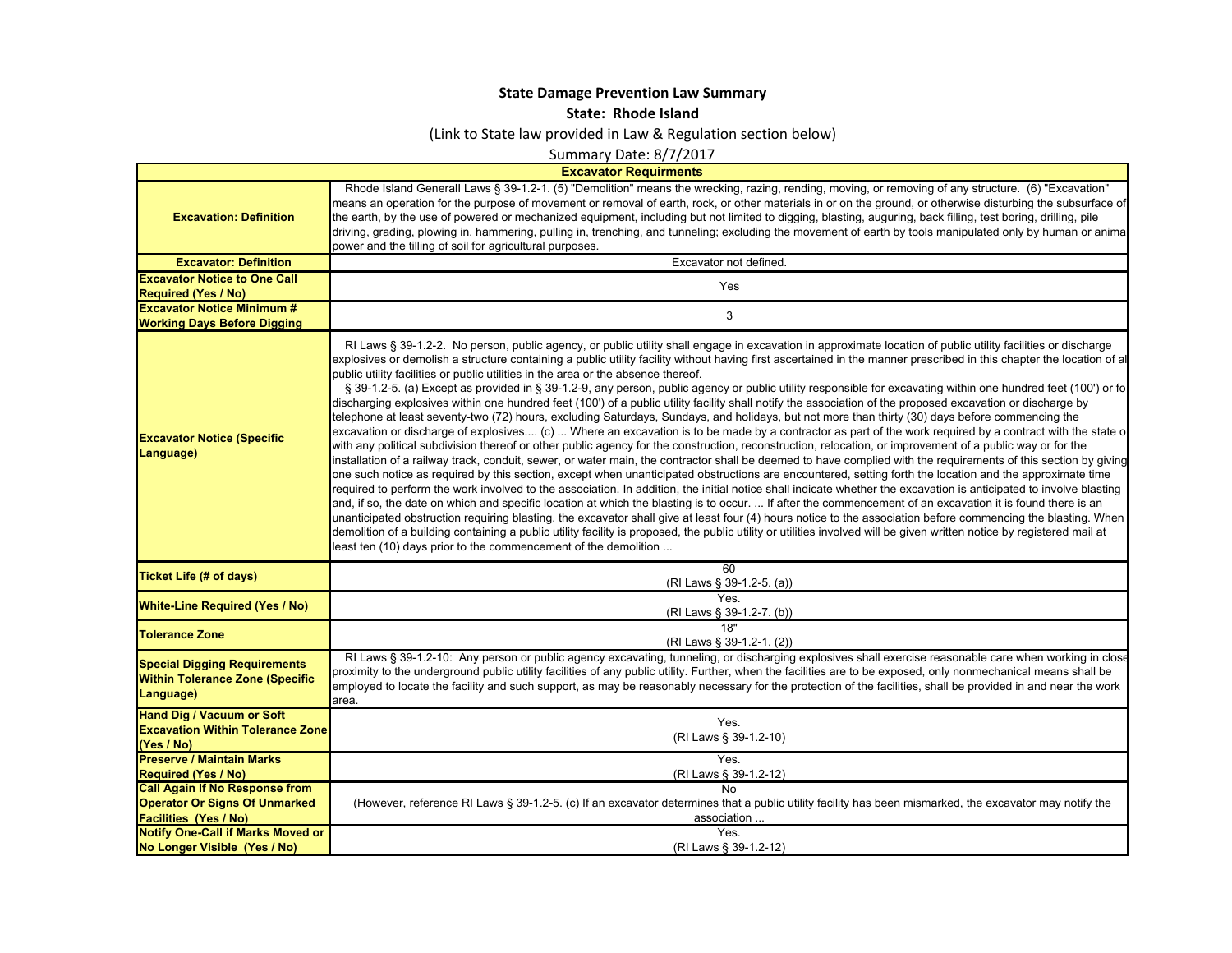| <b>Special Language Regarding</b><br><b>Trenchless Technology (Yes / No)</b>                               | No                                                                                                                                                                                                                                                                                                                                                                                                                                                                                                                                                                                                                                                                                                                                                                                                                                                                                                                                                                                                                |
|------------------------------------------------------------------------------------------------------------|-------------------------------------------------------------------------------------------------------------------------------------------------------------------------------------------------------------------------------------------------------------------------------------------------------------------------------------------------------------------------------------------------------------------------------------------------------------------------------------------------------------------------------------------------------------------------------------------------------------------------------------------------------------------------------------------------------------------------------------------------------------------------------------------------------------------------------------------------------------------------------------------------------------------------------------------------------------------------------------------------------------------|
| <b>Separate Locate Request</b><br><b>Required for Each Excavator (Yes)</b><br>/ No)                        | Yes.<br>(RI Laws § 39-1.2-12-5. (b))                                                                                                                                                                                                                                                                                                                                                                                                                                                                                                                                                                                                                                                                                                                                                                                                                                                                                                                                                                              |
| <b>Notify Operator of Damage (Yes /</b><br>No)                                                             | Yes.<br>(RI Laws § 39-1.2-11)                                                                                                                                                                                                                                                                                                                                                                                                                                                                                                                                                                                                                                                                                                                                                                                                                                                                                                                                                                                     |
| <b>Notify One Call Center of Damage</b><br>(Yes / No)                                                      | No                                                                                                                                                                                                                                                                                                                                                                                                                                                                                                                                                                                                                                                                                                                                                                                                                                                                                                                                                                                                                |
| <b>Call 911 if Hazardous Materials</b><br><b>Released (Yes / No)</b>                                       | No.                                                                                                                                                                                                                                                                                                                                                                                                                                                                                                                                                                                                                                                                                                                                                                                                                                                                                                                                                                                                               |
| <b>Notice Exemptions (Yes / No)</b>                                                                        | Yes                                                                                                                                                                                                                                                                                                                                                                                                                                                                                                                                                                                                                                                                                                                                                                                                                                                                                                                                                                                                               |
| <b>Notice Exemptions (Specific</b><br>Language))                                                           | RI Laws § 39-1.2-1. As used in this chapter:  (6) Excavation means; excluding the movement of earth by tools manipulated only by human or anima<br>power and the tilling of soil for agricultural purposes.<br>§ 39-1.2-5. (c)  Where an excavation is to be made by a contractor as part of the work required by a contract with the state or with any political<br>subdivision thereof or other public agency for the construction, reconstruction, relocation, or improvement of a public way or for the installation of a railway<br>track, conduit, sewer, or water main, the contractor shall be deemed to have complied with the requirements of this section by giving one such notice to the<br>association as required by this section, except when unanticipated obstructions are encountered, setting forth the location and the approximate time require<br>to perform the work involved.                                                                                                            |
|                                                                                                            | <b>Operator Response</b>                                                                                                                                                                                                                                                                                                                                                                                                                                                                                                                                                                                                                                                                                                                                                                                                                                                                                                                                                                                          |
| Minimum # Days for Operator to<br><b>Respond After Receiving Notice</b><br>(Generally)                     | 3<br>(RI Laws § 39-1.2-7. (a))                                                                                                                                                                                                                                                                                                                                                                                                                                                                                                                                                                                                                                                                                                                                                                                                                                                                                                                                                                                    |
| <b>Operator Requirements to</b><br><b>Respond to Locate Notification</b><br>(Specific Language)            | RI Laws § 39-1.2-5. (a)  Each public utility shall, upon receipt of each notice of excavation, mark within seventy-two (72) hours or, where applicable in<br>accordance with § 39-1.2-12, re-mark within forty-eight (48) hours, the location of all underground facilities.<br>§ 39-1.2-7: (a) A public utility served with the notice in accordance with § 39-1.2-5 shall, within seventy-two (72) hours, exclusive of Saturdays, Sundays,<br>and legal holidays, of the receipt of the notice, unless otherwise agreed between the person or public agency performing the work and the public utility, mar<br>the approximate location of the underground utility facilities.  (c) A public utility shall mark any of their underground utility facilities that are located within<br>fifteen feet (15') of the exterior limits of the premarked excavation area.<br>§ 39-1.2-12.  the utility shall, within forty-eight (48) hours following the receipt of a request, remark the location of its facilities. |
| <b>Minimum Standards for Locator</b><br><b>Qualifications (Yes / No)</b>                                   | No                                                                                                                                                                                                                                                                                                                                                                                                                                                                                                                                                                                                                                                                                                                                                                                                                                                                                                                                                                                                                |
| <b>Minimum Standards for Locator</b><br><b>Qualifications</b><br>(Specific Language)                       | Not Addressed                                                                                                                                                                                                                                                                                                                                                                                                                                                                                                                                                                                                                                                                                                                                                                                                                                                                                                                                                                                                     |
| <b>Law Specifies Marking Standards</b><br><b>Other Than Color</b><br>(Yes / No)                            | No                                                                                                                                                                                                                                                                                                                                                                                                                                                                                                                                                                                                                                                                                                                                                                                                                                                                                                                                                                                                                |
| <b>Law Specifies Marking Standards</b><br><b>Other Than Color (Specific</b><br>Language)                   | Not addressed.                                                                                                                                                                                                                                                                                                                                                                                                                                                                                                                                                                                                                                                                                                                                                                                                                                                                                                                                                                                                    |
| Law Includes Specific Language<br>For Operators To Locate Sewer<br>Laterals (Yes / No)                     | No<br>(Reference RI Laws §§ 45-14-1.1 and 46-24-19.1)                                                                                                                                                                                                                                                                                                                                                                                                                                                                                                                                                                                                                                                                                                                                                                                                                                                                                                                                                             |
| Law Includes Specific Language<br><b>For Operators To Locate</b><br><b>Abandoned Facilities (Yes / No)</b> | Yes                                                                                                                                                                                                                                                                                                                                                                                                                                                                                                                                                                                                                                                                                                                                                                                                                                                                                                                                                                                                               |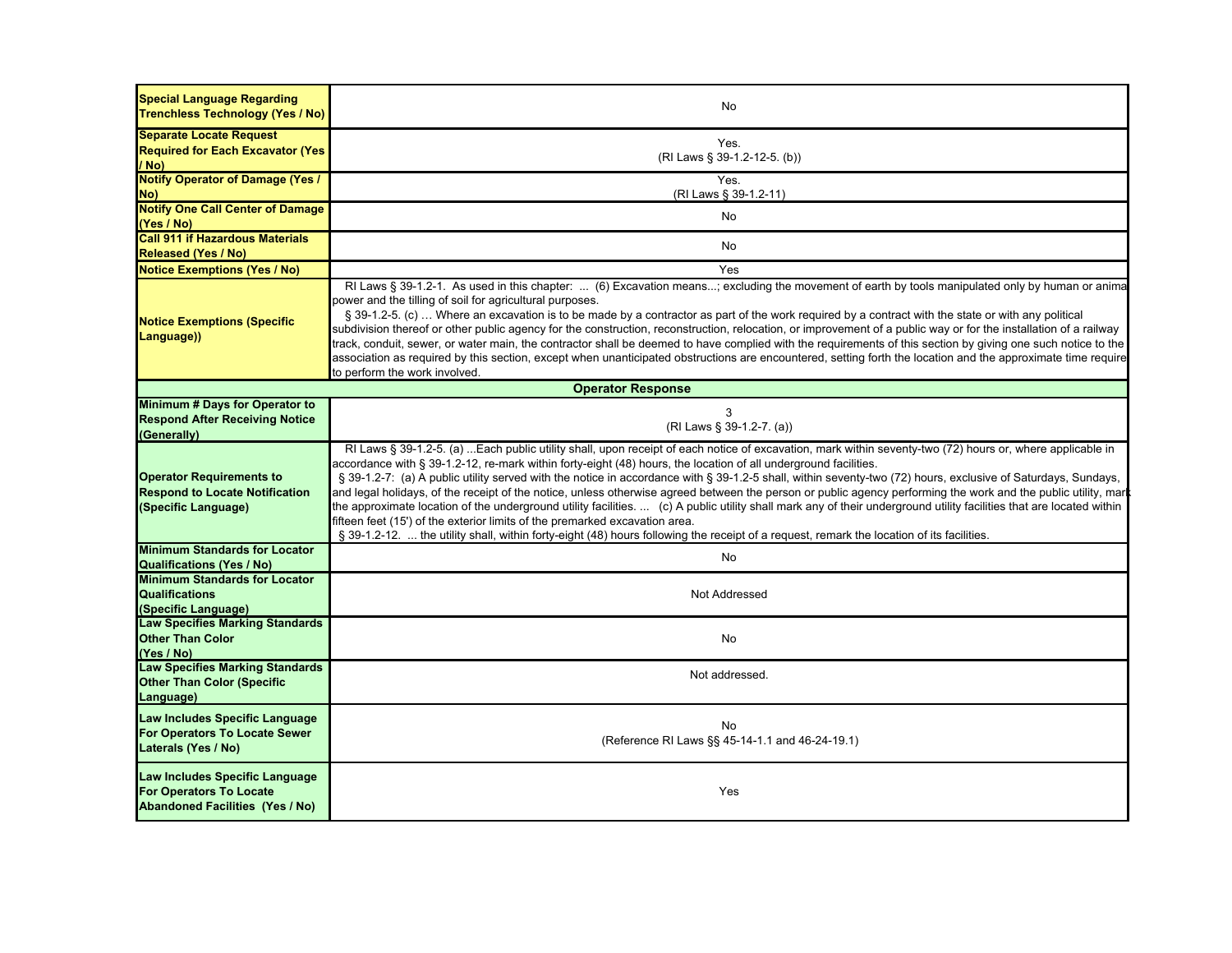| <b>Facilities</b><br>(Specific Language)                                                                                                   | RI Laws § 39-1.2-1: As used in this chapter:  (11)  Utility facilities shall include active, newly installed and inactive or abandoned, utility facilities.<br>Operator Must Locate Abandoned (12) Abandoned utility facilities means any known underground or submerged utility line or facility that has been permanently taken out of service. For<br>excavation purposes the abandoned underground utility facilities should always be considered to be active utility service.<br>§ 39-1.2-7. (a) A public utility served with the notice in accordance with § 39-1.2-5 shall  mark the approximate location of the underground utility<br>facilities. |  |
|--------------------------------------------------------------------------------------------------------------------------------------------|-------------------------------------------------------------------------------------------------------------------------------------------------------------------------------------------------------------------------------------------------------------------------------------------------------------------------------------------------------------------------------------------------------------------------------------------------------------------------------------------------------------------------------------------------------------------------------------------------------------------------------------------------------------|--|
| <b>Positive Response Required -</b><br><b>Operator Contact Excavator</b><br>(Yes / No)                                                     | No                                                                                                                                                                                                                                                                                                                                                                                                                                                                                                                                                                                                                                                          |  |
| <b>Positive Response Required -</b><br><b>Operator Contact Excavator</b><br>(Specific Language)                                            | Not Addressed                                                                                                                                                                                                                                                                                                                                                                                                                                                                                                                                                                                                                                               |  |
| <b>Positive Response Required -</b><br><b>Operator Contact One Call Center</b><br>(Yes / No)                                               | No                                                                                                                                                                                                                                                                                                                                                                                                                                                                                                                                                                                                                                                          |  |
| <b>Positive Response Required -</b><br><b>Operator Contact One Call Center</b><br>(Specific Language)                                      | Not Addressed                                                                                                                                                                                                                                                                                                                                                                                                                                                                                                                                                                                                                                               |  |
| <b>Positive Response - One-Call</b><br><b>Automated (Yes / No)</b>                                                                         | No                                                                                                                                                                                                                                                                                                                                                                                                                                                                                                                                                                                                                                                          |  |
| <b>Operator Must Provide One-Call</b><br><b>Center with Information On</b><br><b>Locations of Buried Facilities (Yes)</b><br>/ No)         | No                                                                                                                                                                                                                                                                                                                                                                                                                                                                                                                                                                                                                                                          |  |
| <b>Operator Must Provide One-Call</b><br><b>Center with Information On</b><br><b>Locations of Buried Facilities</b><br>(Specific Language) | Not addressed                                                                                                                                                                                                                                                                                                                                                                                                                                                                                                                                                                                                                                               |  |
| <b>Operator Must Update Information</b><br>On Locations of Buried Facilities<br>(Yes / No)                                                 | No                                                                                                                                                                                                                                                                                                                                                                                                                                                                                                                                                                                                                                                          |  |
| <b>Operator Must Update Information</b><br><b>On Locations of Buried Facilities</b><br>(Specific Language)                                 | Not addressed                                                                                                                                                                                                                                                                                                                                                                                                                                                                                                                                                                                                                                               |  |
| <b>New Facilities Must Be Locatable</b><br><b>Electronically</b><br>(Yes / No)                                                             | No                                                                                                                                                                                                                                                                                                                                                                                                                                                                                                                                                                                                                                                          |  |
| <b>New Facilities Must Be Locatable</b><br><b>Electronically (Specific Language)</b>                                                       | Not Addressed                                                                                                                                                                                                                                                                                                                                                                                                                                                                                                                                                                                                                                               |  |
| Design Request (Yes / No)                                                                                                                  | No                                                                                                                                                                                                                                                                                                                                                                                                                                                                                                                                                                                                                                                          |  |
| <b>One Call, Enforcement, and Reporting</b>                                                                                                |                                                                                                                                                                                                                                                                                                                                                                                                                                                                                                                                                                                                                                                             |  |
| <b>Mandatory One Call Membership</b><br>(Yes / No)                                                                                         | Yes.<br>(RI Laws § 39-1.2-4)                                                                                                                                                                                                                                                                                                                                                                                                                                                                                                                                                                                                                                |  |
| <b>One Call Membership Exemptions</b><br>(Yes / No)                                                                                        | Yes                                                                                                                                                                                                                                                                                                                                                                                                                                                                                                                                                                                                                                                         |  |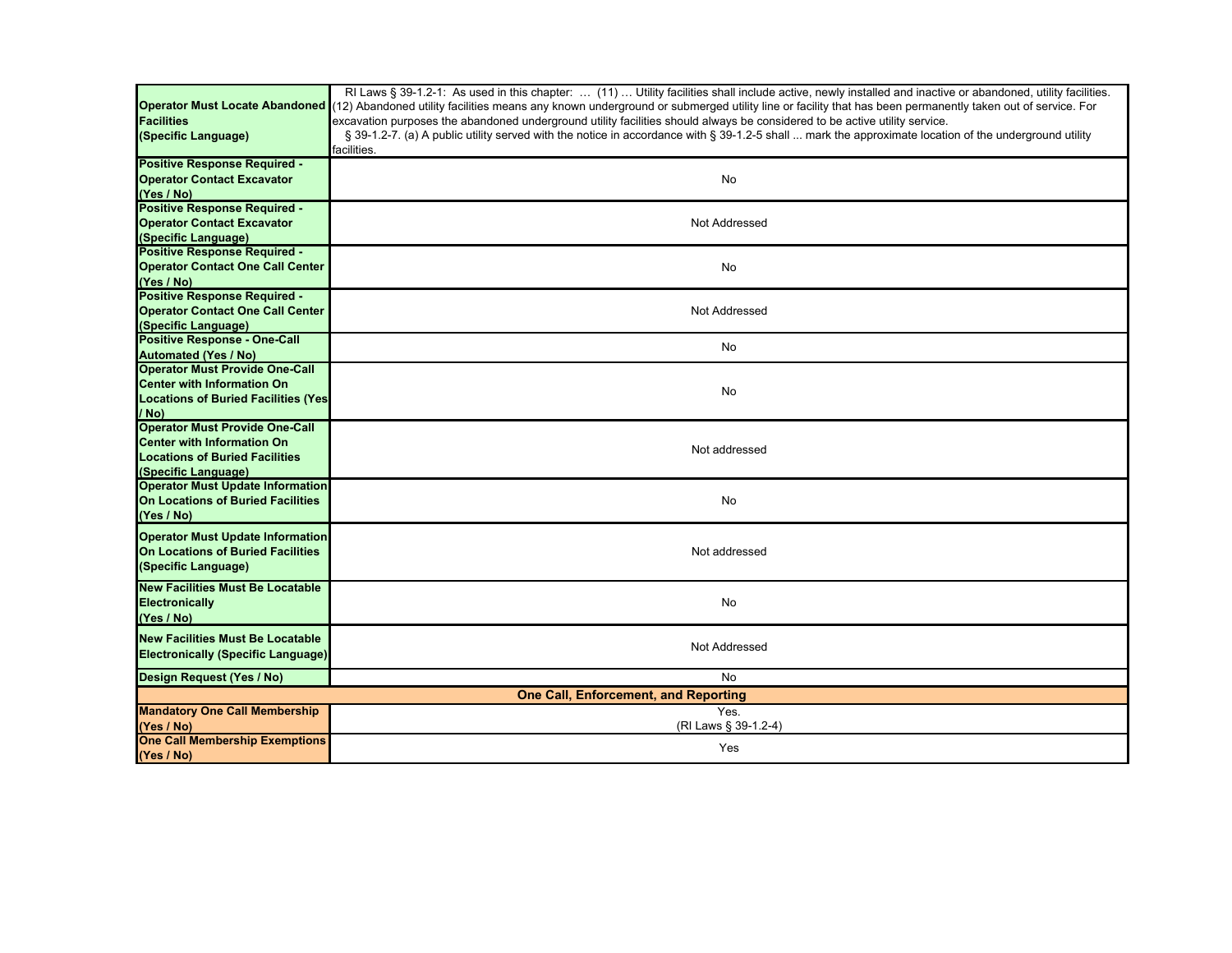| <b>One Call Membership Exemptions</b><br>(Specific Language)                                                 | RI Laws § 39-1.2-1. (10) does not include "sewers" in the definition for "public utility", nor does.§ 39-1.2-1. (11) include "sewers" in the definition for<br>'public utility facilities". Whereas, § 39-1.2-4 notes that "All public utilities of the state, owning and operating underground facilities, shall  jointly<br>participate in an association providing for mutual receipt of notification required by §§ 39-1.2-2 and 39-1.2-5.<br>§ 39-1.2. (10) "Public utility" means the owner or operator of underground facilities for furnishing electric, gas, telephone, or water service as defined in<br>section 39-1-2(20). Rhode Island PUC has stated that only public utilities are required to mark their underground utilities (i.e., those that provide "service");<br>thus, Rhode Island D.O.T. does not mark their underground electric lines on highways, and non-regulated water companies do not have to mark their lines<br>(see "public utility" as defined by § 39-1-2 (20) (see http://webserver.rilin.state.ri.us/Statutes/TITLE39/39-1/39-1-2.HTM)). |  |
|--------------------------------------------------------------------------------------------------------------|----------------------------------------------------------------------------------------------------------------------------------------------------------------------------------------------------------------------------------------------------------------------------------------------------------------------------------------------------------------------------------------------------------------------------------------------------------------------------------------------------------------------------------------------------------------------------------------------------------------------------------------------------------------------------------------------------------------------------------------------------------------------------------------------------------------------------------------------------------------------------------------------------------------------------------------------------------------------------------------------------------------------------------------------------------------------------------|--|
| <b>One-Call Law Addresses Board</b>                                                                          | <b>No</b>                                                                                                                                                                                                                                                                                                                                                                                                                                                                                                                                                                                                                                                                                                                                                                                                                                                                                                                                                                                                                                                                        |  |
| Make-Up (Yes / No)                                                                                           |                                                                                                                                                                                                                                                                                                                                                                                                                                                                                                                                                                                                                                                                                                                                                                                                                                                                                                                                                                                                                                                                                  |  |
| <b>One-Call Law Addresses Board</b>                                                                          | Not Addressed                                                                                                                                                                                                                                                                                                                                                                                                                                                                                                                                                                                                                                                                                                                                                                                                                                                                                                                                                                                                                                                                    |  |
| <b>Make-Up (Specific Language)</b><br><b>Separate Body Designated to</b>                                     |                                                                                                                                                                                                                                                                                                                                                                                                                                                                                                                                                                                                                                                                                                                                                                                                                                                                                                                                                                                                                                                                                  |  |
| <b>Advise Enforcement Authority</b>                                                                          | No                                                                                                                                                                                                                                                                                                                                                                                                                                                                                                                                                                                                                                                                                                                                                                                                                                                                                                                                                                                                                                                                               |  |
| (Yes / No)                                                                                                   |                                                                                                                                                                                                                                                                                                                                                                                                                                                                                                                                                                                                                                                                                                                                                                                                                                                                                                                                                                                                                                                                                  |  |
| <b>Separate Body Designated to</b>                                                                           |                                                                                                                                                                                                                                                                                                                                                                                                                                                                                                                                                                                                                                                                                                                                                                                                                                                                                                                                                                                                                                                                                  |  |
| <b>Advise Enforcement Authority</b>                                                                          | Not Addressed                                                                                                                                                                                                                                                                                                                                                                                                                                                                                                                                                                                                                                                                                                                                                                                                                                                                                                                                                                                                                                                                    |  |
| (Specific Language)                                                                                          |                                                                                                                                                                                                                                                                                                                                                                                                                                                                                                                                                                                                                                                                                                                                                                                                                                                                                                                                                                                                                                                                                  |  |
| <b>Penalties / Fines Excavators</b>                                                                          |                                                                                                                                                                                                                                                                                                                                                                                                                                                                                                                                                                                                                                                                                                                                                                                                                                                                                                                                                                                                                                                                                  |  |
| (Yes / No)                                                                                                   | Yes                                                                                                                                                                                                                                                                                                                                                                                                                                                                                                                                                                                                                                                                                                                                                                                                                                                                                                                                                                                                                                                                              |  |
| <b>Penalties / Fines Excavators</b><br>(Specific Language)                                                   | RI Laws § 39-1.2-13. (a) Any person or utility who violates any provision of this chapter shall be subject to a civil penalty of no more than three hundred<br>fifty dollars (\$350) for the first offense and not less than five hundred dollars (\$500) nor more than two thousand five hundred dollars (\$2,500) for any<br>subsequent offense within a twelve (12) month period.  (b) Any contractor found in violation of this chapter who, after due process of law, fails to satisfy<br>any such fines levied pursuant to this chapter shall be ineligible to bid on or be awarded any municipal, quasi-municipal, state, state funded, state regulated<br>or state subsidized construction and/or public works contracts.                                                                                                                                                                                                                                                                                                                                                |  |
| <b>Penalties / Fines Operators</b><br>(Yes / No)                                                             | Yes                                                                                                                                                                                                                                                                                                                                                                                                                                                                                                                                                                                                                                                                                                                                                                                                                                                                                                                                                                                                                                                                              |  |
| <b>Penalties / Fines Operators</b><br>(Specific Language)                                                    | RI Laws § 39-1.2-13. (a) Any person or utility who violates any provision of this chapter shall be subject to a civil penalty of no more than three hundred<br>iffty dollars (\$350) for the first offense and not less than five hundred dollars (\$500) nor more than two thousand five hundred dollars (\$2,500) for any<br>subsequent offense within a twelve (12) month period.                                                                                                                                                                                                                                                                                                                                                                                                                                                                                                                                                                                                                                                                                             |  |
| Penalties / Fines Other (Yes / No)                                                                           | Yes                                                                                                                                                                                                                                                                                                                                                                                                                                                                                                                                                                                                                                                                                                                                                                                                                                                                                                                                                                                                                                                                              |  |
| <b>Penalties / Fines Other</b><br>(Specific Language)                                                        | RI Laws § 39-1.2-13. (a) Any person or utility who violates any provision of this chapter shall be subject to a civil penalty of no more than three hundred<br>fifty dollars (\$350) for the first offense and not less than five hundred dollars (\$500) nor more than two thousand five hundred dollars (\$2,500) for any<br>subsequent offense within a twelve (12) month period.  (b) Any contractor found in violation of this chapter who, after due process of law, fails to satisfy<br>any such fines levied pursuant to this chapter shall be ineligible to bid on or be awarded any municipal, quasi-municipal, state, state funded, state regulated<br>or state subsidized construction and/or public works contracts.                                                                                                                                                                                                                                                                                                                                                |  |
| <b>Enforcement Authority Identified</b>                                                                      | Administrator of the Rhode Island Division of Public Utilities and Carriers                                                                                                                                                                                                                                                                                                                                                                                                                                                                                                                                                                                                                                                                                                                                                                                                                                                                                                                                                                                                      |  |
| Damage Investigation Required by<br><b>Enforcement Authority</b><br>(Yes / No)                               | No                                                                                                                                                                                                                                                                                                                                                                                                                                                                                                                                                                                                                                                                                                                                                                                                                                                                                                                                                                                                                                                                               |  |
| <b>Mandatory Reporting of</b><br><b>Excavation Damage by All Utility</b><br><b>Owners to State Entity or</b> | Yes.<br>(RI Laws § 39-1.2-11. (b))                                                                                                                                                                                                                                                                                                                                                                                                                                                                                                                                                                                                                                                                                                                                                                                                                                                                                                                                                                                                                                               |  |
| <b>Department (Yes / No)</b>                                                                                 |                                                                                                                                                                                                                                                                                                                                                                                                                                                                                                                                                                                                                                                                                                                                                                                                                                                                                                                                                                                                                                                                                  |  |
| <b>Mandatory Reporting by</b>                                                                                | Yes.                                                                                                                                                                                                                                                                                                                                                                                                                                                                                                                                                                                                                                                                                                                                                                                                                                                                                                                                                                                                                                                                             |  |
| <b>Excavators to State Entity or</b><br><b>Department (Yes / No)</b>                                         | (RI Laws § 39-1.2-11. (b))                                                                                                                                                                                                                                                                                                                                                                                                                                                                                                                                                                                                                                                                                                                                                                                                                                                                                                                                                                                                                                                       |  |
| <b>Mandatory Reporting to State</b>                                                                          |                                                                                                                                                                                                                                                                                                                                                                                                                                                                                                                                                                                                                                                                                                                                                                                                                                                                                                                                                                                                                                                                                  |  |
| <b>Entity or Department - Gas Only</b><br>(Yes / No)                                                         | No                                                                                                                                                                                                                                                                                                                                                                                                                                                                                                                                                                                                                                                                                                                                                                                                                                                                                                                                                                                                                                                                               |  |
| <b>Law and Regulation</b>                                                                                    |                                                                                                                                                                                                                                                                                                                                                                                                                                                                                                                                                                                                                                                                                                                                                                                                                                                                                                                                                                                                                                                                                  |  |